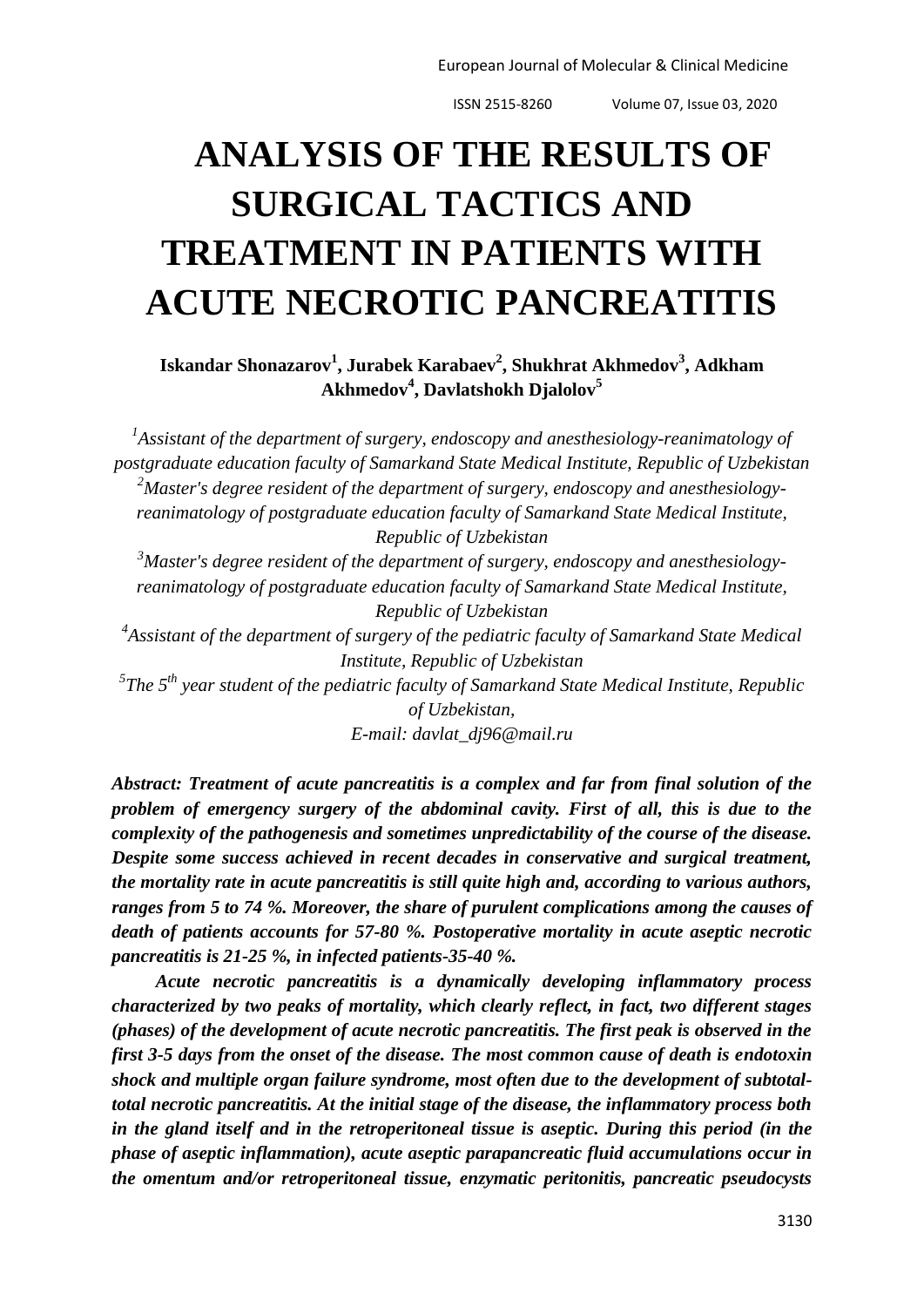*begin to form, etc.as a response of the body to necrosis of the pancreas and retroperitoneal tissue. Thus, at this stage, acute aseptic necrotic pancreatitis develops.*

*Currently, for the treatment of acute necrotic pancreatitis, a fairly wide range of surgical interventions is used — cavity (laparotomy), extraperitoneal mini-access (lumbotomy), laparoscopic, endoscopic, puncture-draining interventions under ultrasound control. However, the choice of the method and scope of surgical intervention, the timing of its implementation, and the sequence of application of a particular operation at the stages of treatment remain debatable.*

*These data indicate the urgency of the problem and many unresolved issues, which strongly dictates the need for further search for new approaches to the treatment of such a serious and complex disease as acute pancreatitis*.

**Purpose of the research:** to improve indications for the choice of the method and volume of surgical intervention and the timing of its implementation in patients with acute necrotic pancreatitis.

## **Materials and methods of the research:**

The results of treatment of 654 patients with acute pancreatitis aged 22 to 75 years who were treated at the Samarkand branch of the Republican emergency medical center from 2000 to 2020 were analyzed. There were 425 males (64.9%) and 229 females (35.1%). The duration of the disease up to 24 hours was observed in 189 (28.8 %) patients, from 25 to 72 hours – in  $320(48.9\%)$ , more than 72 hours-in 145 (22.3 %). The most common causes of acute pancreatitis were: alcohol intake (alcohol excess) or its surrogates – in 237 (36.2%) patients, unilateral nutrition (excessive intake of mainly fatty foods) – in 149 (22.8%), idiopathic pancreatitis – in 100 (15.3%) and pathology of the terminal choledochus – in 168 (25.7%).

Acute edematous pancreatitis was observed in 511 (78.1%) patients, necrotic pancreatitis-in 143 (21.9 %). Non-severe pancreatitis was detected in 520 (79.5%) patients, there were no fatal outcomes in this group of patients. Severe pancreatitis was diagnosed in 123 (18.8%) patients, -61 died, and the mortality rate was 9.3 %. Extremely severe pancreatitis was detected in 11 (1.7 %) patients. All patients with extremely severe pancreatitis died. The duration of their stay in the clinic ranged from 1 hour to three days. The cause of death in this category of patients was endotoxin shock due to total or Subtotal pancreonecrosis. 541 (82.7 %) patients were treated conservatively, and 113 (17.3%) were operated on.

**Results of the research and their discussion:** Depending on the treatment strategy, all patients with acute pancreatitis were divided into 4 groups. First group (2000-2005) included 112 patients whose main surgical intervention was laparotomy, including early laparotomy, as well as with the development of purulent complications. Postoperative mortality was 41.2 %.

Second group (2006-2010) included 63 patients who refused to perform early interventions. Laparotomy was performed only when the development of purulent complications. Postoperative mortality was 30.2 %.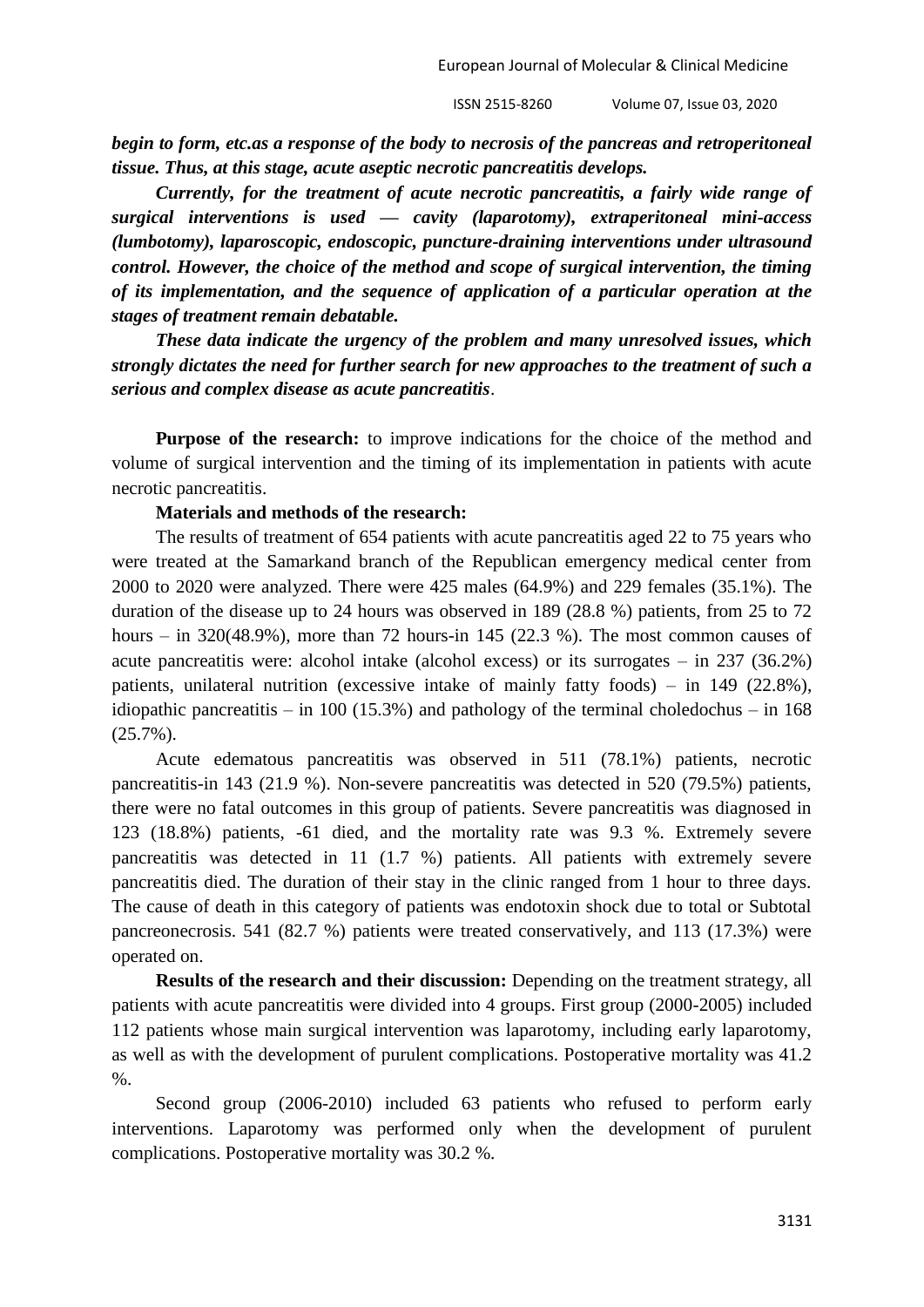Third group (2011-2015) included 127 patients who were primarily treated with ultrasound-controlled puncture-drainage operations (US-PDO) and lumbotomy for purulent complications, as well as endoscopic surgical transpapillary interventions (ESTI) for biliary pancreatitis. Postoperative mortality was 11.7 %: in non-biliary pancreatitis  $-18.4$  %, in biliary-3.5%.

Analysis of the obtained data showed that, despite the decrease in indicators, postoperative mortality in acute pancreatitis remains at a fairly high level. In our opinion, this is due to the fact that most operations were performed with already developed purulent complications, which undoubtedly made the condition of patients more difficult and caused an insufficient reduction in mortality. In this regard, in the forth group (2016-2020), we followed the following treatment tactics.

In acute edematous pancreatitis, complex conservative therapy was performed, and surgical interventions were not performed. Even in the presence of acute aseptic parapancreatic fluid accumulations in the lesser sac (omentobursitis), which, however, are quite rare in edematous pancreatitis, they refrained from using even minimally invasive interventions. This is due to the fact that omentobursit in edematous pancreatitis, as a rule, undergoes reverse development.

In acute aseptic necrotic pancreatitis without parapancreatic fluid accumulations (including in the presence of parapancreatic infiltrate), as well as in the presence of acute aseptic parapancreatic fluid accumulations in the lesser sac (omentobursitis) with a volume of liquid formation, according to sonography, less than 50 ml, acute aseptic parapancreatic fluid accumulations in the retroperitoneal tissue with a volume of liquid formation, according to sonography, less than 100 ml, acute aseptic parapancreatic fluid accumulations in the retroperitoneal tissue in the form of limited infiltration of parapancreal and paracolic tissue (in the absence of infiltration and pain in the lumbar region, as well as under normal or subfebrile body temperature), complex conservative therapy was performed, including broadspectrum antibiotics, etc., and sonographic monitoring was performed.

Depending on the time of completion, all surgical interventions for acute necrotic pancreatitis are divided into three groups: emergency, early delayed and late delayed operations.

Emergency surgical interventions are performed in the next 2-4 hours from the moment of hospitalization of the patient in a surgical hospital. An indication for them is spilled peritonitis-enzymatic or purulent. In case of enzymatic peritonitis, preference is given to laparoscopic drainage of the abdominal cavity or laparocentesis with mandatory determination of amylase activity in the inflammatory fluid, and bacterioscopic and bacteriological examination of the contents of the abdominal cavity. With enzymatic peritonitis, drains from the abdominal cavity are usually removed after 2-4 days. Longer standing can lead to infection and abscess formation in the abdominal cavity.

In cases of purulent peritonitis, the operation of choice is considered to be median laparotomy, sanitation, and adequate drainage of the abdominal cavity, including the lesser sac. As a rule, we do not perform any interventions on the pancreas. With obvious bile hypertension, it is advisable to apply an external cholecystostomy. With signs of high intestinal obstruction, in the presence of a pronounced parapancreatic infiltrate extending to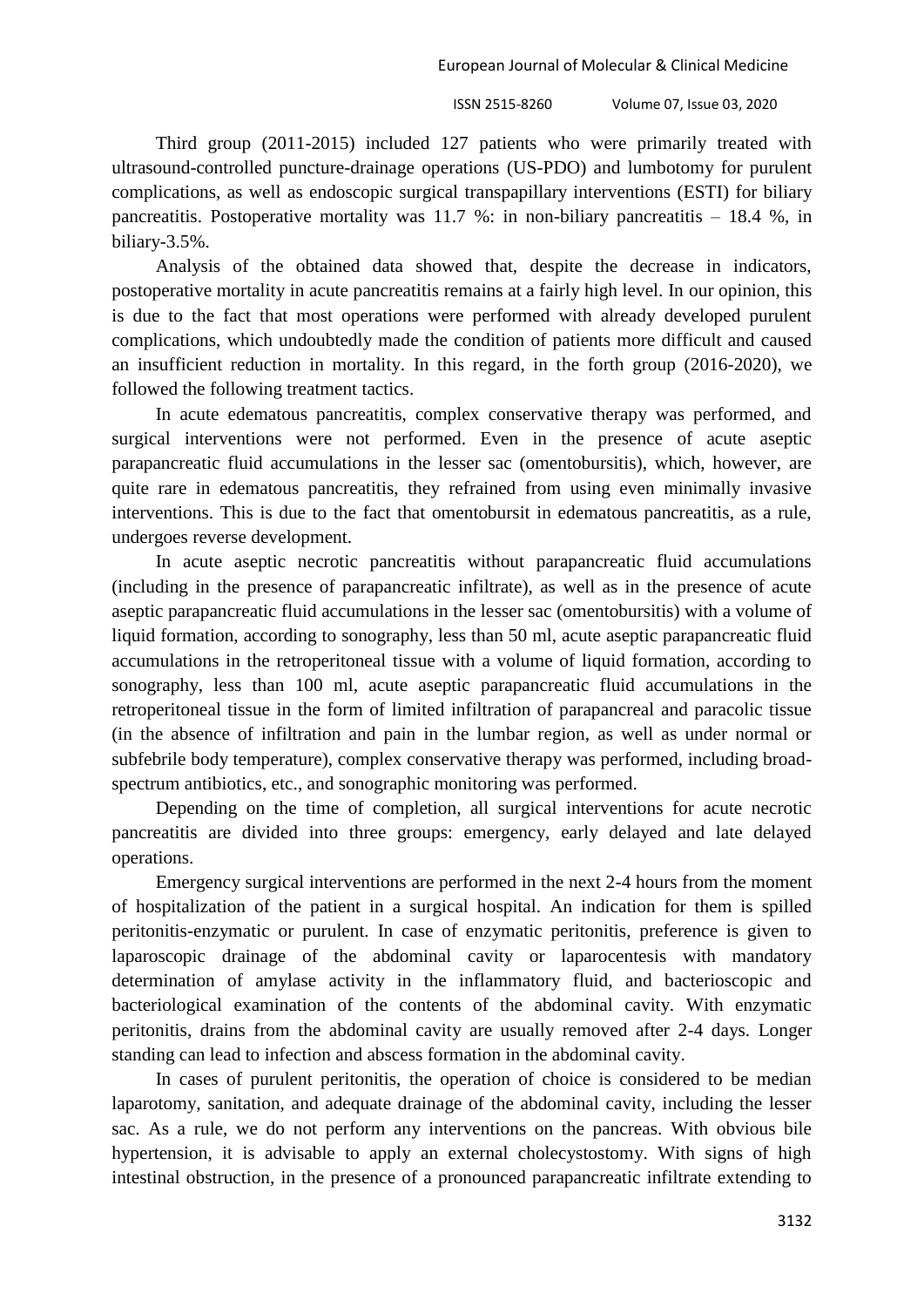the mesentery of the colon, enterostomy or intubation of the intestine through a gastrostomy is indicated. The operation is completed by applying a laparostomy, and then we perform programmed sanitation of the abdominal cavity.

Early delayed surgical interventions are performed in the next 5-72 hours after the patient is admitted to the surgical Department, i.e. in the  $1<sup>st</sup>$  phase of acute pancreatitis – the phase of aseptic inflammation. Indications for them are:

1. Biliary pancreatitis (concretion wedged into the ampoule of the large papilla of the duodenum, papillostenosis, etc.). The Operation of choice is endoscopic papillosphincterotomy, which is performed in the next 5-48 hours from the moment of admission of the patient.

2. Acute aseptic parapancreatic fluid accumulations in the lesser sac (omentobursit) with a volume of liquid formation, according to sonography, more than 50 ml, acute aseptic parapancreatic fluid accumulations in the retroperitoneal tissue with a volume of liquid formation, according to sonography, more than 100 ml – shows the performance of puncture drainage operations under ultrasound control; acute aseptic parapancreatic fluid accumulations in the retroperitoneal tissue in the form of widespread infiltration of parapancreal and paracolic tissue (obvious infiltration and pain in the lumbar region, increased body temperature up to 38 $^{\circ}$ C and more – the need for surgery may occur on the 4<sup>th</sup>- $6<sup>th</sup>$  day of the disease) – shows the opening and drainage of the infiltrate by lumbar (extraperitoneal) access.

3. Intraabdominal hypertension syndrome (increased intra-abdominal pressure greater than 20 mm Hg) – the operation is performed immediately after the establishment of intraabdominal hypertension syndrome. This category of patients is shown to have open abdominal management (laparostomy).

Late delayed surgical interventions are performed 10-14 days after the onset of the disease, i.e. in the  $2<sup>nd</sup>$  phase of acute pancreatitis-the phase of purulent complications. Indications for them are:

1. Postnecrotic infected pancreatic and / or parapancreatic fluid accumulations in the pancreas or omentum (abscess of the pancreas or omentum) and retroperitoneal tissue (phlegmon of the retroperitoneal tissue), as well as infected pancreatic pseudocysts. For an abscess of the pancreas or omentum, as well as for retroperitoneal phlegmon in the form of a liquid accumulation, we perform puncture and drainage of the abscess/phlegmon under ultrasound control. With phlegmon of the retroperitoneal tissue in the form of" purulent honeycombs", we consider opening and draining it by lumbar (extraperitoneal) access to be shown.

2. Delimited areas of necrotic pancreatic parenchyma (sequesters). When delimited parts of the necrotic (infected) parenchyma of the pancreas (the sequestrum) is very large in the body and tail of the pancreas they removed from endoscopes, extraperitoneal (by lumbotomy), and with localization in the region of the pancreatic head, it is advisable to perform a laparotomy, necrosectomy, omentoplasty.

3. Acute pseudocyst of the pancreas. With a cyst diameter of 3 cm or more, its puncture and aspiration of the contents are shown under ultrasound control, followed by sonographic monitoring. If necessary, we perform repeated punctures of the cyst. With a smaller cyst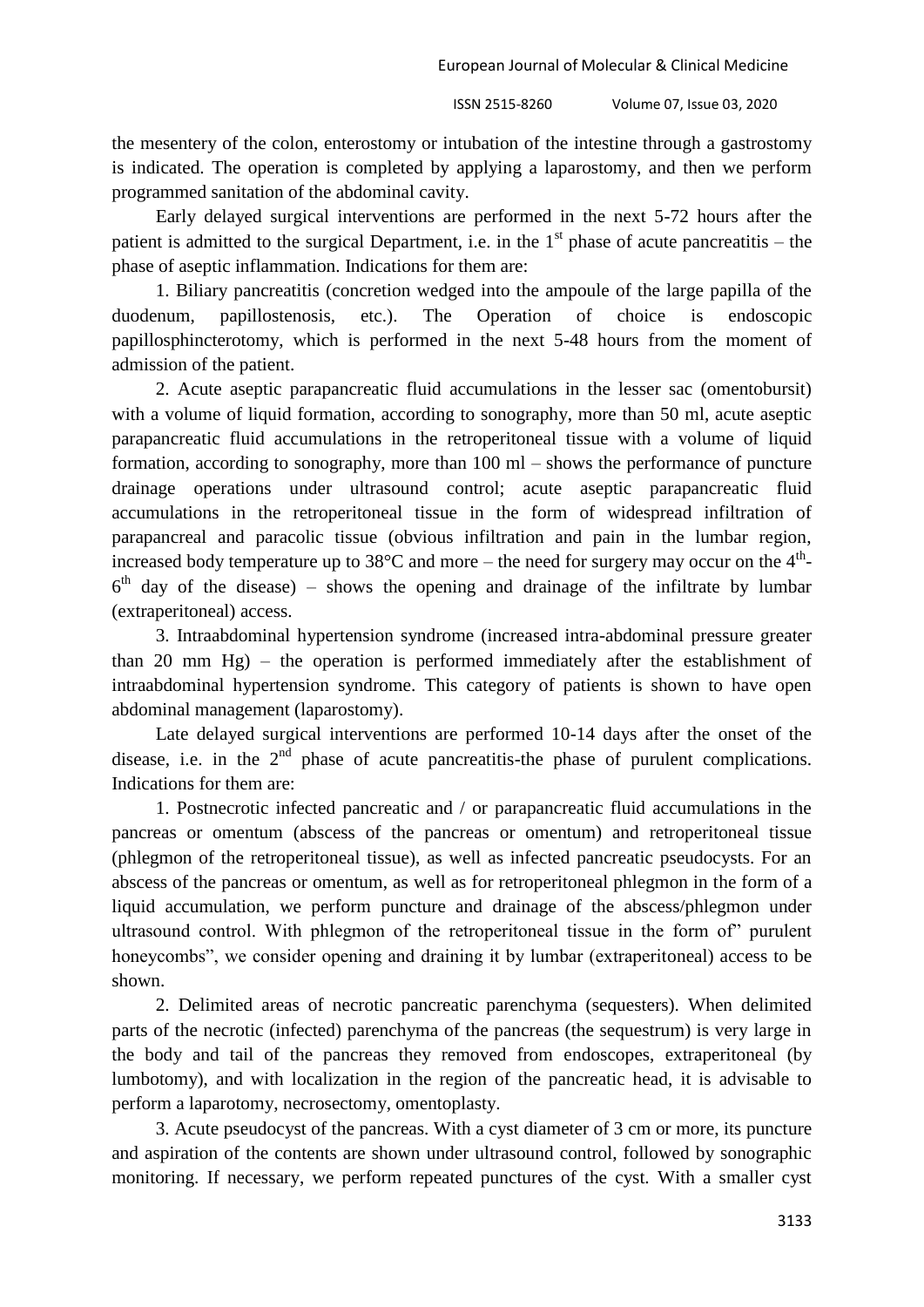European Journal of Molecular & Clinical Medicine

ISSN 2515-8260 Volume 07, Issue 03, 2020

diameter, complex conservative therapy in combination with sonographic monitoring is indicated.

4. Biliary hypertension caused by compression of the intrapancreatic part of the common bile duct by an enlarged pancreas, acute enzymatic cholecystitis. In these patients, we perform percutaneous hepatic microcholecystostomy under ultrasound control or laparoscopic or open cholecystostomy in the next 5-48 hours after the patient's hospitalization.

This treatment strategy was applied in 302 patients. Postoperative mortality was 5%: in non-biliary pancreatitis  $-6.4$ , in biliary-1.9%. The inclusion of broad-spectrum antibiotics, primarily merapenems, in complex intensive therapy for aseptic pancreonecrosis allowed 82.4% of patients to avoid the development of purulent complications: in the localization of acute aseptic fluid accumulations in the omentum-in 89.8% of patients,and in the retroperitoneal tissue – in 72.2%. Similar indicators for the use of  $3<sup>rd</sup>$  generation cephalosporins (ceftriaxone, cefoperazone) and fluoroquinolones (moxifloxacin, gatifloxacin) were 86.2, 88 and 62.5%, respectively.

Moreover, with parapancreatic infiltrate, the inclusion of antibiotics from the merapenem group in complex conservative therapy allowed 31.8% of patients to avoid the formation of acute aseptic parapancreatic fluid accumulations, as well as surgical intervention. When using  $3<sup>rd</sup>$  generation of cephalosporins and fluoroquinolones, this figure was only 11.4 %.

Thus, these data indicate that the decline in mortality in the forth group primarily achieved through a differentiated approach to the choice of method and volume of surgical intervention, fewer patients with infected pancreatitis, wider application of low-invasive interventions, as well as direct surgical operations on the pancreas from endoscopes (extraperitoneal access).

## **CONCLUSIONS**

1. Indications for surgical intervention, the timing of its implementation, the choice of the method and scope of the operation, as well as the stages of their application should depend on the phase of the disease and the developed complications.

2. More active surgical tactics in patients with aseptic necrotic pancreatitis (US-POD, lumbotomy) in combination with complex intensive therapy, including broad-spectrum antibiotics, helps to reduce the number of infectious complications, primarily by eliminating the substrate for suppuration.

3. The drugs of choice for starting empirical antibacterial therapy in patients with both acute aseptic and infected necrotic pancreatitis are merapenems.

4. Improvement of treatment results in patients with infected necrotic pancreatitis is facilitated by the widespread use of programmed abdominal sanitation for widespread purulent peritonitis, US-POD – with abscesses of the pancreas or omentum and with retroperitoneal phlegmon in the form of a liquid accumulation, lumbotomy – with retroperitoneal phlegmon in the form of "purulent honeycombs".

5. Performing cavity surgery performed as an emergency for enzymatic peritonitis (i.e., in the aseptic phase of pancreonecrosis), as well as for acute edematous pancreatitis, should be considered an unjustified therapeutic measure.